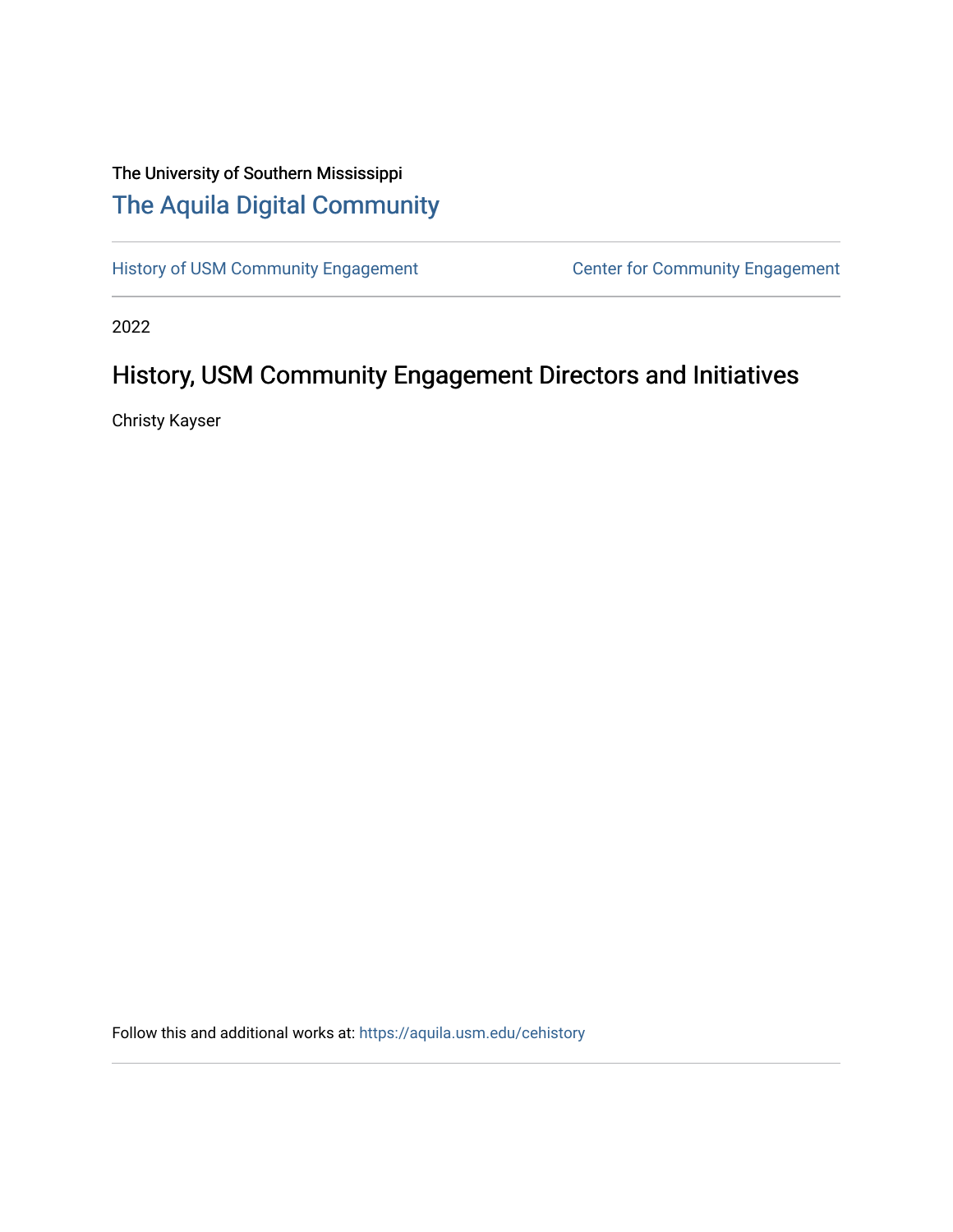| <b>Directors, Center for</b><br><b>Community and Civic</b><br><b>Engagement (reported to Vice</b><br><b>President, Research)</b>                                                                                                                  |  | <b>Directors, Office of Community</b><br><b>Service-Learning</b><br>(reported to Student Affairs) |
|---------------------------------------------------------------------------------------------------------------------------------------------------------------------------------------------------------------------------------------------------|--|---------------------------------------------------------------------------------------------------|
|                                                                                                                                                                                                                                                   |  | Spring 97 - Spring 99<br>Deanna Berg                                                              |
| 2000<br><b>Founding Director</b><br>Thomas Schnaubelt, Ph.D.,                                                                                                                                                                                     |  | Fall 2000 - Summer 02<br>John Wyble                                                               |
| 2000-2004<br>JJ Trotta                                                                                                                                                                                                                            |  | Fall 2002 - Summer 05<br><b>Hunter Phillips</b>                                                   |
| 2004-2010<br>Stephanie Meincke                                                                                                                                                                                                                    |  | Fall 2005- Fall 07<br>David Brooking                                                              |
| 2010-2013<br>Vava Kamali                                                                                                                                                                                                                          |  | Spring 2008-Spring 2013<br>Joshua Duplantis                                                       |
| 2013: CCCE merged with OCSL under Joshua Duplantis                                                                                                                                                                                                |  |                                                                                                   |
| Summer 2013 - Summer 14<br>Joshua Duplantis                                                                                                                                                                                                       |  |                                                                                                   |
| Fall 2014 - current<br>Christy Kayser (formerly Arrazattee                                                                                                                                                                                        |  |                                                                                                   |
| Name changed June 2017 from the Center for Community and Civic Engagement<br>to the Center for Community Engagement<br>In March 2021, CCE was reorganized with a new reporting line to the Center for<br>Faculty Development in Academic Affairs. |  |                                                                                                   |

Brief history of OCSL and then CCE initiatives:

In 1995, Southern Miss joined Campus Compact and was recognized by USA Today for its Make A Difference Day activities. In 1996, the CCCE acquired its first AmeriCorps students to tutor elementary school students. In 1997, CCCE created its first Agency Guide, to enhance its ability to match volunteers with social service agencies, and a senior faculty member began his role as Faculty Liaison for Service-Learning.